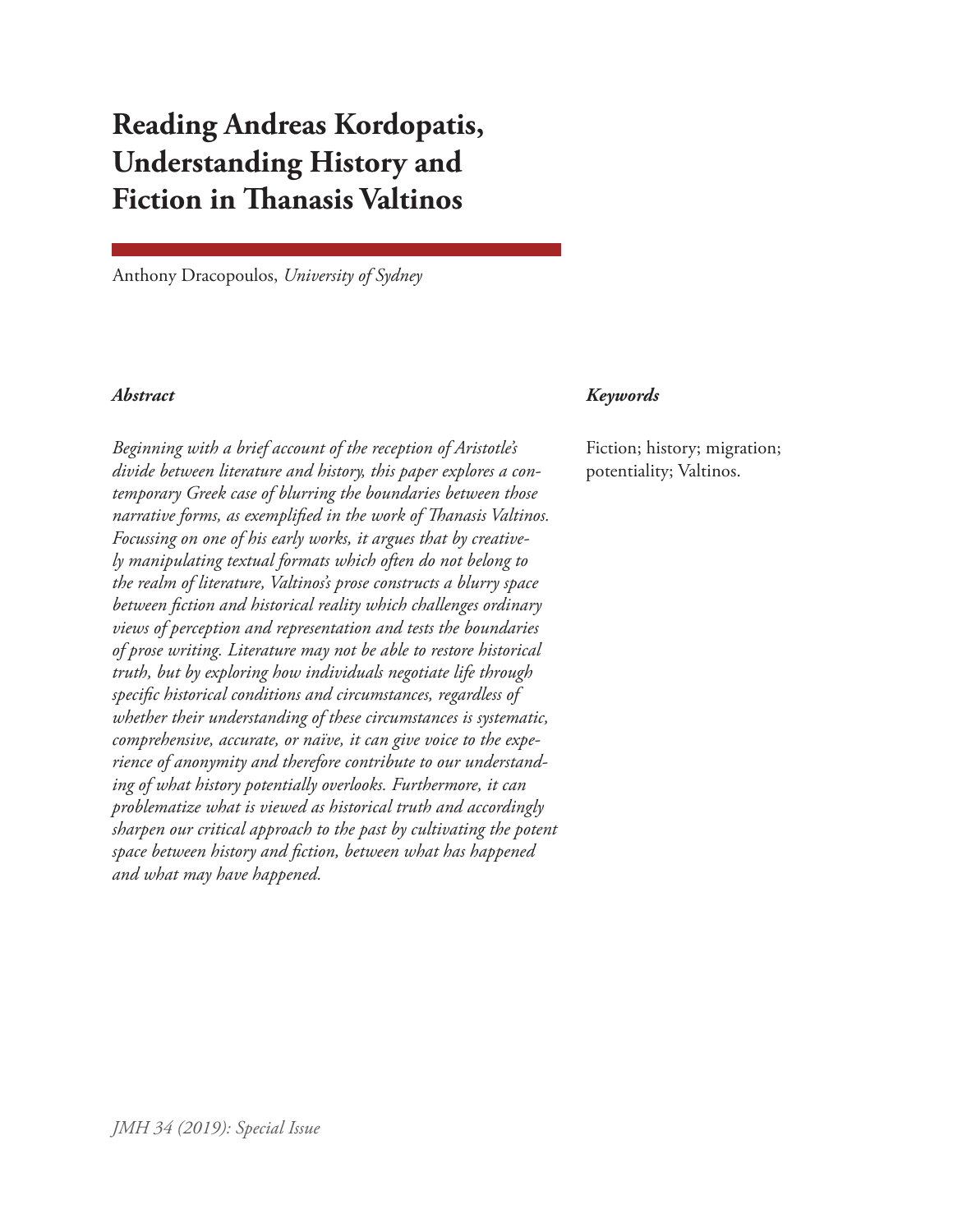### *Fiction, History and Valtinos's Prose*

The fate of most theoretical systems, interpretive schemes and definitional boundaries is not to be verified, but to be challenged, adapted to new conditions and contexts, or falsified. A few retain some of their former cachet, either because they dominated discussions over a long period of time and therefore still play a role in understanding the historical treatment of a specific question, or because despite being incomplete, they continue to relate to the present and contribute to answering contemporary questions. Such is the case with Aristotle's position on the relationship between history and literature. In chapter nine of the *Poetics*, having first discussed tragedy and myth, Aristotle argues that:

> [I]t is not the function of the poet to relate what has happened, but what may happen,—what is possible according to the law of probability or necessity. The poet and the historian differ not by writing in verse or in prose. The work of Herodotus might be put into verse, and it would still be a species of history, with metre no less than without it. The true difference is that one relates what happened, the other what may happen. Poetry, therefore, is a more philosophical and a higher thing than history: for poetry tends to express the universal, history the particular.<sup>1</sup>

The reception of Aristotle's views demonstrates, firstly, that universal claims are contingent on prevalent cultural, historical, and epistemological sense-making parameters. Secondly, it provides a classic example not only of how theoretical frameworks of the past are redeployed to provide credence to contemporary perspectives, but also how they are adapted to new contexts and interpretive interests. In the nineteenth century, for example, his prejudice against history was used to articulate the boundary between fact and fiction, clearly delineating domains of operation. History followed a realist path, guided by the belief that "objective" reality can be grasped and represented in language, while literature engaged with the romantic universal path of the possible. History dealt with facts, while literature contributed minimally to our understanding of the past as it relied on fictionalization and engagement with the beautiful. As suggested by Hayden White, "the division between literature and history properly belongs to the nineteenth century, when the arts, theory of aesthetic, and what has formerly been called *belles lettres* were split between two possible paths of development: romanticism, on the one hand, realist, on the other."2

The advent of modernism and the radical change in epistemological paradigms during the course of the twentieth century challenged the established certainties of the past and led to a re-examination of the Aristotelian divide. In the realm of art and literature, these changes brought about a greater awareness of issues relating to perception and the representation of reality and prompted unprecedented experimentation in narrative forms. More importantly, during this period, literature ended its long preoccupation with the beautiful. Disassociated from aesthetics, it was viewed as another form of writing concerned with expressing emotions and exploring the human condition. Fiction in particular, argues White, was transformed from:

<sup>1</sup> *The Poetics of Aristotle,* trans. E. S. H. Butcher (London: MacMillan, 1902), 35.

<sup>2</sup> Hayden White, "The History Fiction Divide," *Holocaust Studies* 20, no. 1-2 (2014): 30.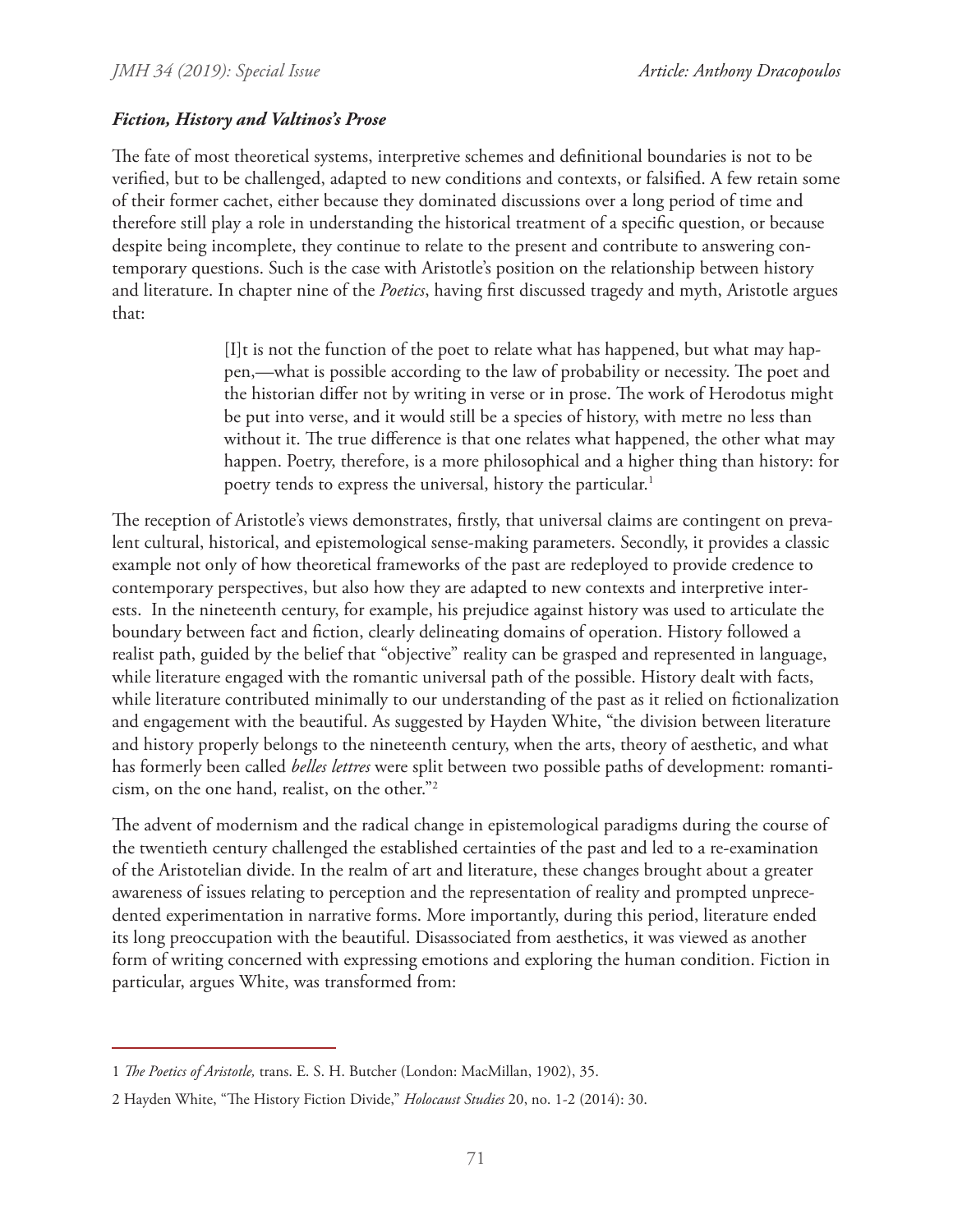An ontological to an epistemological concept; henceforth, fiction is no longer identified with "lie," falsehood, or "imaginary" but is treated as a cognitive instrument, specifically of the (productive) imagination (poietic); it is a form of literary writing featuring certain "devises" rather than a discourse about imaginary beings. Along with all this goes the collapse of the hierarchy of literary genres which dictates a certain "content" for the particular "forms" of literature.3

In history and historiography, on the other hand, the acknowledgment of how present prejudices, ideological positioning, and epistemological assumptions influence the way we construct and represent our view of the past led to the realization that connections between historical events do not necessarily originate from the events themselves, but are often the result of the historian's intervention, interpretation, and style of writing. More recently, cultural historians have emphasized the importance of micro-history and have argued that the possible and the potential, including thoughts and emotions, are in fact part of history: "The study of past cultures always entails the mapping of past possibilities."4

Besides challenging historical realism—particularly the view that history is solely constructed on observable facts—the consequence of these changes was the re-examination of the established divide between history and literature and the blurring of their boundaries. In broad terms, it was accepted that historical and literary accounts of the past share common narrative practices. Literary critics acknowledged the historical features of literary texts, and historians recognised the literary dimension of their narratives. Nonetheless, Aristotle's distinction appears to have retained some of its original usefulness, even if only at the level of author intention and reader expectation: although the concept of the past has become more problematic, historical texts still claim to refer to something that did exist, while literary texts which borrow from history are expected to move more freely between history and fiction.

In this paper I explore a contemporary Greek case of blurring those boundaries, as exemplified in the work of Thanasis Valtinos. His prose is distinguished by an ongoing dialogue with twentieth century Greek history. He draws material from key periods of contemporary Greek history, particular from the devastating civil war and its aftermath, the Greek dictatorship and migration. History, in his case, is not simply constituted by great events and their broader significance, but by the experience of these events by ordinary people, irrespective of whether these experiences played a significant role in influencing historical change, verified prevalent historical interpretations, or were simply naive perceptions of historical reality. Like many other writers who draw from history, Valtinos is driven by the "powerful impulse" which originates from "the political desire to write the histories of the marginalised, the forgotten, the unrecorded,"5 and thus concentrates on the gaps in history, on micro-history, on that which history leaves out.

<sup>3</sup> Hayden White, "The History Fiction Divide," 31-2.

<sup>4</sup> Hannu Salmi, "Cultural History, the Possible and the Principle of Plenitude," *History and Theory* 50, no. 2 (May 2011): 174. See also, Peter Burke, *What Is Cultural History?* (Cambridge, UK: Polity Press, 2004), 49-73, 103-112; Anna Green, *Cultural History* (Basingstoke: Palgrave Macmillan, 2008), 64-81; and Hanna Meretoja, "Fiction, History and the Possible: Jonathan Littell's *Les Bienveillantes*," *Orbis Literarum* 71, no. 5 (2016): 371-404.

<sup>5</sup> A. S. Byatt, *On Histories and Stories: Selected Essays* (London: Chatto and Windus, 2000), 11.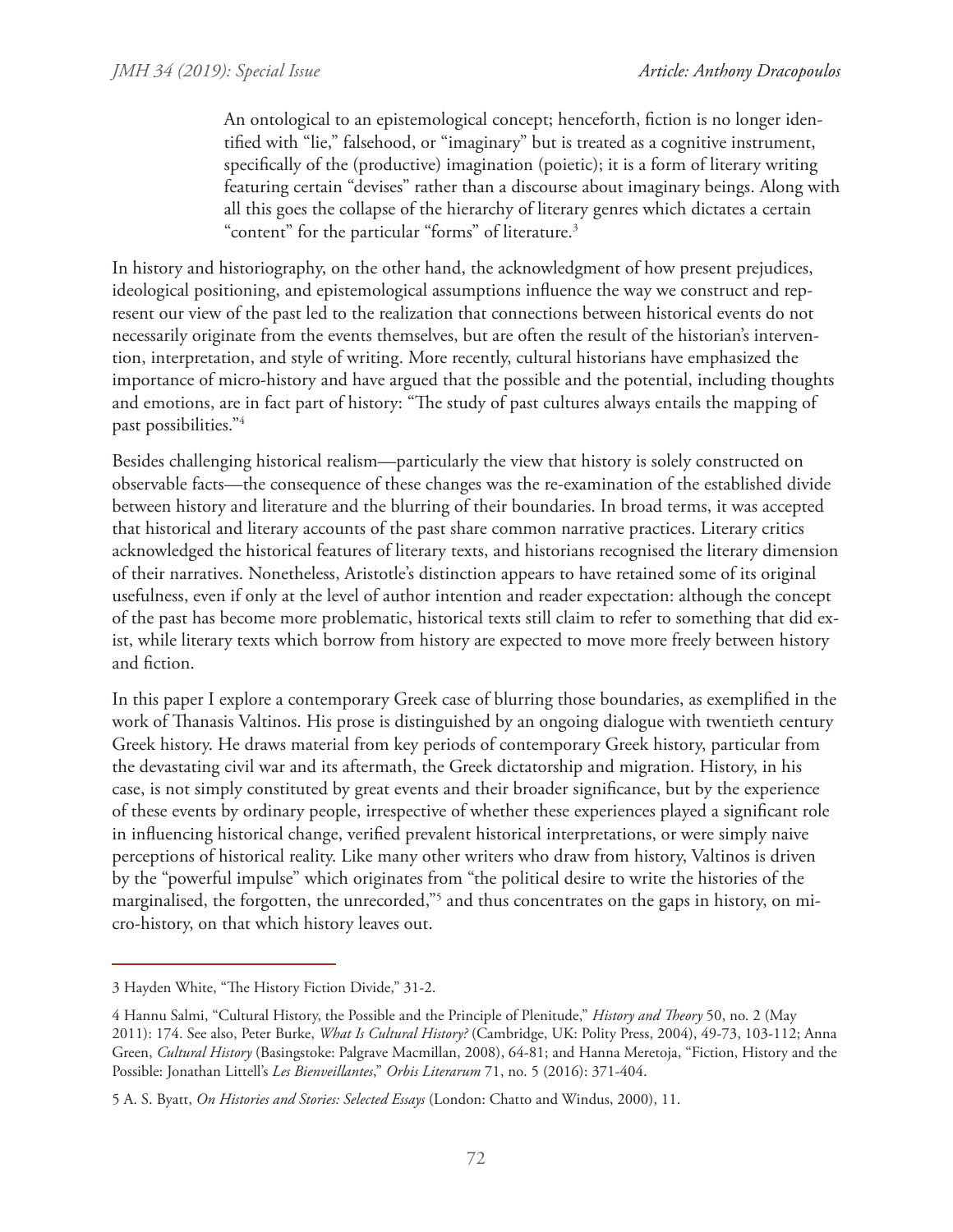An additional feature of his work is that his narratives do not always follow a traditional linear structure. Valtinos often builds his stories on forms borrowed from non-literary contexts, such as product flyers, newspaper advertisements, diary entries, personal or business letters, actual or "manufactured" news pieces, court transcripts, oral testimonies etc. These unusual textual formats, which do not belong to the sphere of the literary (and occasionally lack even a narrative), are nevertheless used in a way that contributes to the emergence of a coherent story. They frequently appear to simultaneously refer to three layers of historical reality which seem to parallel the platonic perspective of the relationship between reality and artistic representation: the given reality behind the narrative; a personal narrative or a document about this reality; and finally, its literary account or representation. However, the story is presented in such a way that it is difficult to assess the degree to which these are fictitious constructions or real "historical sources," obfuscating where the reference to historical reality stops and where the writer's presence begins. As a result, Valtinos often gives the impression of stitching together the raw material of a narrative without actually providing that narrative.<sup>6</sup>

Certainly, the search for new forms as a way of dealing with the problematic relationship between reality and representation is not a new phenomenon; nor is it Valtinos's discovery. In his case it is directly linked to what Jean-Francois Lyotard termed the post-modern "incredulity" of what is taken to be true—that is, the post-modern scepticism of grand, universalizing metanarratives—and is related to similar issues emerging from post-modern narratives.7 Within this context, Valtinos's quest is not merely the result of the author's ambition to escape the ordinary or to construct stories in a manner that simply avoids being "a bit of the same";<sup>8</sup> rather, it seems to be linked to a genuine concern about the perception and representation of historical reality. For Valtinos, there seems to be no privileged position from which to view history. To overcome this problem, he appears to adopt two interrelated methods. The first is to let the source materials of history speak for themselves, even when they are dipped in fictionalization, ideology or subjectivity, and the second is to narrate a story while concurrently referring to its construction, thus indirectly pointing to the problems inherent in each representation. By creating literary narratives which continuously point to the raw materials of history, Valtinos stands with one foot on history and the other on fiction, thus giving the impression that his prose operates in the blurry space in-between the two domains. It is precisely this positioning which generates questions on how historical reality is perceived, narrated, and constructed.

<sup>6</sup> As can be expected, Valtinos's forms raise a number of questions regarding the classification of his work. These questions are intensified in cases where the author insists on calling his novels "texts," as, either because of their size or form, they do not easily fit the mold of what we usually refer to as a novel. See, for example, how Stavros Zoumboulakis, editor of *Anaplous* (an apparently autobiographical narrative articulated in the form of an interview), records his experience with Valtinos's persistence in labelling it a"novel" in Σταύρος Ζουμπουλάκης, «Αναπλέοντας προς τη Σκοτεινή Ρίζα», *Athens Review of Books* (June 2012): 9.

<sup>7</sup> See Jean-Francois Lyotard, *The Postmodern Condition: A Report on Knowledge* (Manchester: Manchester University Press, 1987); Fredric Jameson, *Postmodernism, or the Cultural Logic of Late Capitalism* (New York: Verso, 1991); Linda Hutcheon, *A Poetics of Postmodernism: History, Theory, Fiction* (New York: Routledge, 1988); and Linda Hutcheon, "The Politics of Parody," *The Politics of Postmodernism* (New York: Routledge, 1989), 93-117.

<sup>8</sup> In an interview about his work *Data from the Decade of the Sixties*, Valtinos notes: "This socio-historical period could not be dealt with in any other way, because that would not make sense anymore. Creating a classic novel on this important decade would most likely lead, at least these were my fears, again to a bit of the same." «Μια συνομιλία με τον Σάββα Παύλου», Ακτή 6 (1991): 15.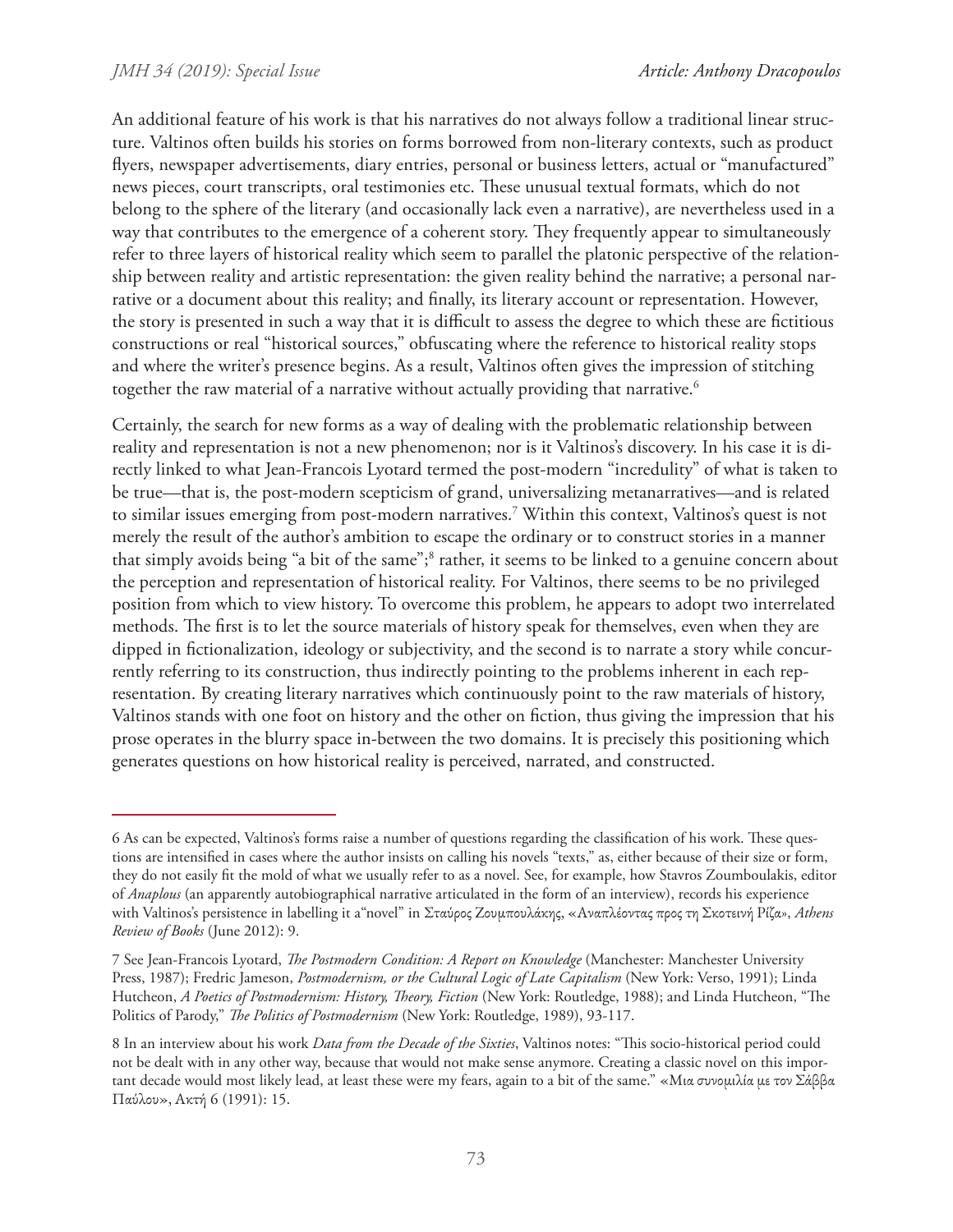To illustrate the case, this paper examines one of Valtinos's early works, entitled *The Book of the Days of Andreas Kordopatis*. In addition to allowing for exploration of the manner in which he blurs boundaries, *The Book* also provides an opportunity to examine Valtinos's experimental forms and illuminate his mature work, unencumbered by the controversial historical references in some of his latter novels, and their attendant ideological baggage.9 Furthermore, it offers an opportunity to reconsider migration, a rather neglected aspect of Greek history. Despite the mass movement of Greeks during the twentieth century, immigration still remains a footnote to Greek history. Even when discussed, it is often idealised, perpetuating stereotypes of people who against all odds and through hard work, managed to excel in their endeavours. Little is known of what they went through to adapt to their new environment, their longing for the familiar, their struggles to communicate in a new language, their difficulties in finding work, or many of the other trials of immigrant life.

## **The Book of the Days of Andreas Kordopatis**

The *Book* recounts the real story of Andreas Kordopatis's failed attempts to emigrate to America in the early twentieth century. Forced by poverty and economic and social instability, and prompted by the mass migration that began at that time, the story's hero tries to emigrate three times; however, each time he fails to pass the necessary health checks. After much suffering, he manages to reach America on his fourth and final attempt, along with hundreds of other southern and eastern European immigrants. On arrival entry is again declined by the authorities. However, with the help of his brothers, who are already American citizens, he decides to remain illegally and manages to evade detection from November 1907 to June 1910, approximately six months short of the time required to be eligible for permanent residency. Most of the story centers on this period, and specifically on his adventures as an illegal immigrant who is forced to flee from city to city in order to avoid deportation.

Thus, Valtinos decides to tell a story which runs counter to the stereotypical accounts about immigration. This is not the story of a successful man who sets up in another country and starts a new life away from poverty, nor a man who returns home having made a fortune overseas. Here we have the story of a failed attempt at re-homing: a man who goes through unimaginable difficulties and, in the end, returns to his place of origin with little tangible evidence of his journey other than his own story. This is perhaps why Valtinos chooses to make Kordopatis the narrator of his story. With the exception of the following note at the beginning of this short book, the voice and presence of Valtinos himself ostensibly recede into the background:

> Ο Αντρέας Κορδοπάτης [writes Valtinos in 1964] ζει στο χωριό Δάρα Μαντινείας. Κοντεύει τώρα ενενήντα πέντε χρόνων. Τα περιστατικά που ακολουθούν, είναι ένα κομμάτι από τη ζωή του. Μερικά τα είχε γράψει ο ίδιος, άλλα μου τα διηγήθηκε. Αυτό στάθηκε το πρώτο υλικό. Ξανάφτιαξα την ιστορία από την αρχή, φροντίζοντας να διατηρηθεί το ύφος και η απλότητα της κουβέντας του. Αλλαγές στα γεγονότα έγιναν ελάχιστες, κυρίως σε

<sup>9</sup> For critical reactions to Valtinos's work, particularly his use of history, see Δημήτρης Παϊβανάς, «Η Πεζογραφία του Θανάση Βαλτινού, ο Μεταμοντερνισμός και το Ιστοριογραφικό Πρόβλημα», Επιστήμη και Κοινωνία 12, (2004): 297-334; and Δημήτρης Παϊβανάς, Βία και Αφήγηση. Ιστορία, Ιδεολογία και Εθνικός Πολιτισμός στην Πεζογραφία του Θανάση Βαλτινού (Αθήνα: Εστία, 2012).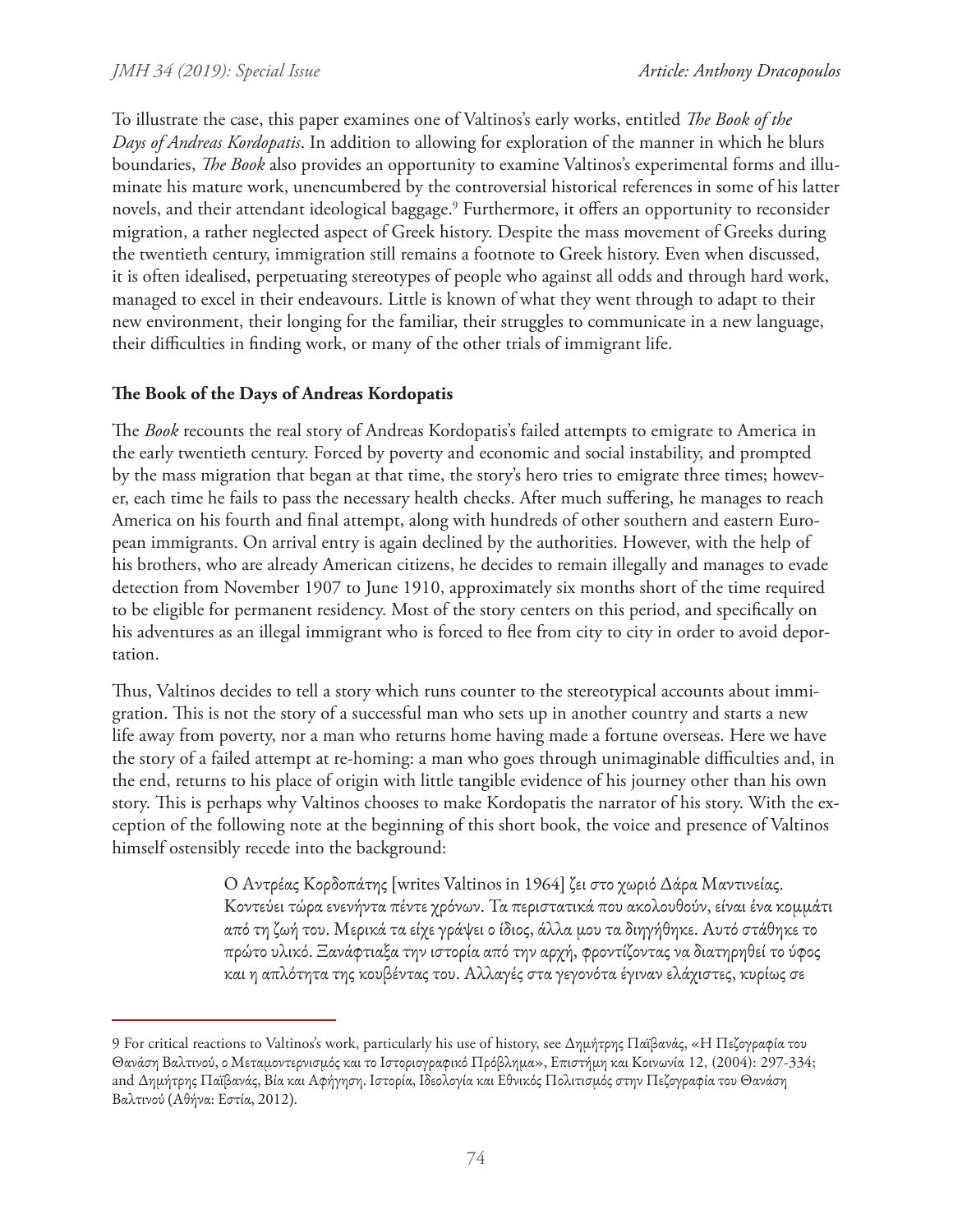#### σημεία που ήσαν απαραίτητες για λόγους τεχνικούς. $^{10}$

Andreas Kordopatis [writes Valtinos in 1964] lives in the village Dara Mantineia. He is nearly ninety-five years old. The events that follow are one part of his life. He had written some of them himself, others he told me about. This was the original material. I recreated the story from scratch, taking care to maintain the style and simplicity of his narration. Changes to the events were minimal, mainly at points that were deemed necessary for technical reasons.

The story is told in a first-person narrative, giving the impression that Kordopatis is the author. However, the fact that Valtinos relies on actual events with minimal changes is not the same as merely recording an oral history. Nor does the fact that he uses a real person to tell the story mean that Valtinos functions simply as a scribe. There is an obvious difference between the experience of events and the narration of that experience, even if the person who lived the events and the person narrating them are one and the same. The experience is not language, although many things can be experienced or relived through language. Since Valtinos decides to convey the story in this fashion and not in a conventional narrative, the challenge he faces is to maintain the orality and the tone of Kordopatis's narrative and therefore the illusion that it really is Kordopatis who tells his story. He has no choice but to create a simple, austere, and humble narrative in a fashion similar to the oral tradition of Greek folk songs, characterized by concise descriptions and a focus on the main adventures of the hero. Therefore, although the story relies on the real experiences of a real person, it does not cease to be a story which, like all the stories that come to the realm of language, is comprised of fictional elements. Valtinos explained to Kleftoyannis that:

> Kordopatis was the uncle of one of his classmates. He met him when he was already 80. "He was a nice guy. One of my classmates was asked to write Kordopatis's memoirs. He produced five or six pages in a mixed language. We used to read them and crack up laughing." Valtinos kept these pages. When he accidentally found them again, he thought "what a nice topic immigration is, especially the first wave." So, he found the aged Kordopatis, who "wrote with his mind. He remembered everything." When writing *The Book*, Valtinos kept as his principle "the simplicity of narration." And he produced a dazzling, pure, oral folk narrative.<sup>11</sup>

Hence, we have a story which gives the impression that it is located at the intersection of fiction and historical reality, a point where the two narrators meet. Kordopatis, who tells the story, wants to bring his experiences to the field of language, while Valtinos, who is always behind him, wants to give voice to Kordopatis himself and thus bring forth the tone of his voice. It could even be argued that Valtinos does not simply want to tell the story, but to capture the *character's* voice. This is why he makes Kordopatis tell his own story. The character's voice inexorably adds to the truthfulness and

<sup>10</sup> Θανάσης Βαλτινός, Συναξάρι Αντρέα Κορδοπάτη (Αθήνα: Άγρα, 1990): 9. The book of the Days of Andreas Kordopatis was first published in the journal Tachydromos during January–February 1964. Unless otherwise stated, translations of Valtinos's book have been made by the author of the present article.

<sup>11</sup> Ιωάννα Κλεφτογιάννη, "Η Ιστορία ενός Σύγχρονου Οδυσσέα," Ελευθεροτυπία (November 5, 2011). Valtinos's words are enclosed in quotation marks.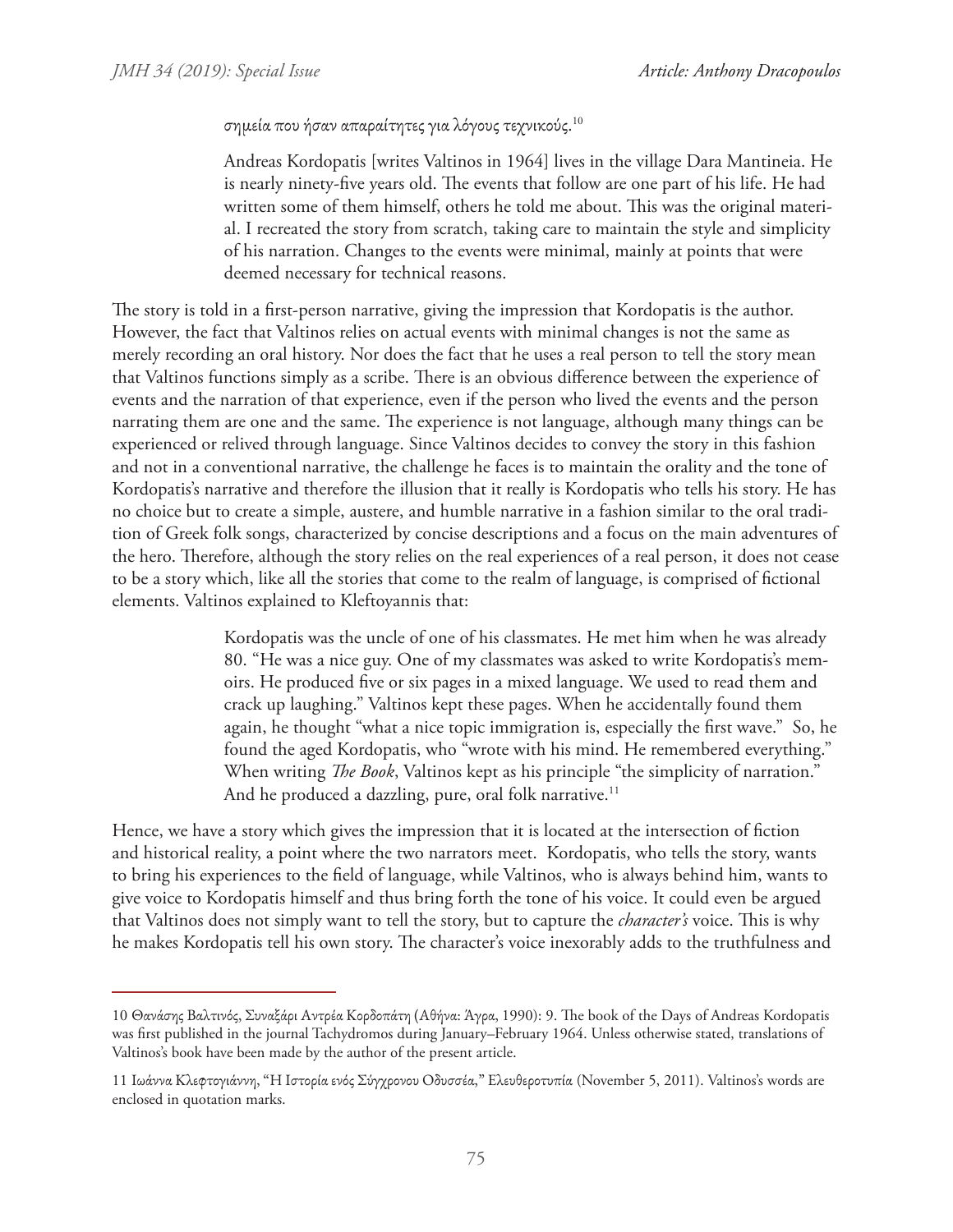authenticity of the narrative, while simultaneously representing the voice of thousands of immigrants. Through his voice, one may hear an aspect of the broader collective experience of migration. Consequently, the narrative form adopted along with the writer's introductory note is critical to the story's placement in the blurry space between fiction and reality. To further explore this space, we must examine key aspects of Kordopatis's story, beginning with his decision to emigrate.

### *Kordopatis's Decision and the Experience of the Interstitial Space*

Initially, Kordopatis decides to emigrate for unsurprising reasons: natural disasters, social and economic instability, and the 1897 war are all factors which render any effort to find a job or establish a sustainable business at home futile. Despite multiple attempts at a new beginning, he always ends exactly where he started—jobless and disillusioned. He remains a man without prospects, agency, direction, or a center; paradoxically, a homeless man in a home that offers neither safety nor opportunities to follow his dreams.

Like any desire, the desire to re-home begins from a "lack." In his case, however, this lack is not simply due to the difficulty in making ends meet, but emanates from something more fundamental that mobilizes every human: the potentiality associated with the ability to dream.<sup>12</sup> Dreaming is a prerequisite of existence and "homelessness" is the prerequisite for realizing dreams. Kordopatis's decision is thus based on the hope that somewhere there must be a place where dreams are possible. His hope is fuelled by random news and rumours and stems from the belief that he can endure anything but the absence of the opportunity to do something with his life.<sup>13</sup> Baseless or not, this hope opens the potentiality to dream, and with it, the courage to embrace the unknown. The fact that at this stage the promised land remains an abstract image, constructed on the basis of limited information, functions as a supplementary impetus for hope and not as an obstacle—a blank canvas on which plans for the future are drawn with hope.

From the moment he decides to leave, Kordopatis gradually enters an unfamiliar existential zone dominated by what is to come. The repetitious cycle of his former existence, which always made him return to where he started, gives place to a series of temporal and spatial tensions. His world is divided between here and there, present and future, reality and the desire to re-home—between actual space and the imaginary realm in which he dwells. In the context of these dichotomies, everything is on standby awaiting what is to come. Life in the here and now, as is evident from the following passage, is on hold:

How was it in America? Very good. We could eat whatever we wanted. Cheap things, clothes, shoes. Payday? One could get two dollars, one seventy-five, one and a half. Jobs? Lots. Train lines, gold mines, charcoal mines and others. (24)

<sup>12</sup> In addition to the references to Aristotle above, for the issue of potentiality see: Giorgio Agamben, *Potentialities: Collected Essays in Philosophy*, trans. E. D. Heller-Roazen, (Stanford, CA: Stanford University Press, 1999).

<sup>13</sup> The following dialogue with an immigrant is typical of how Kordopatis gathers information about a potential new home: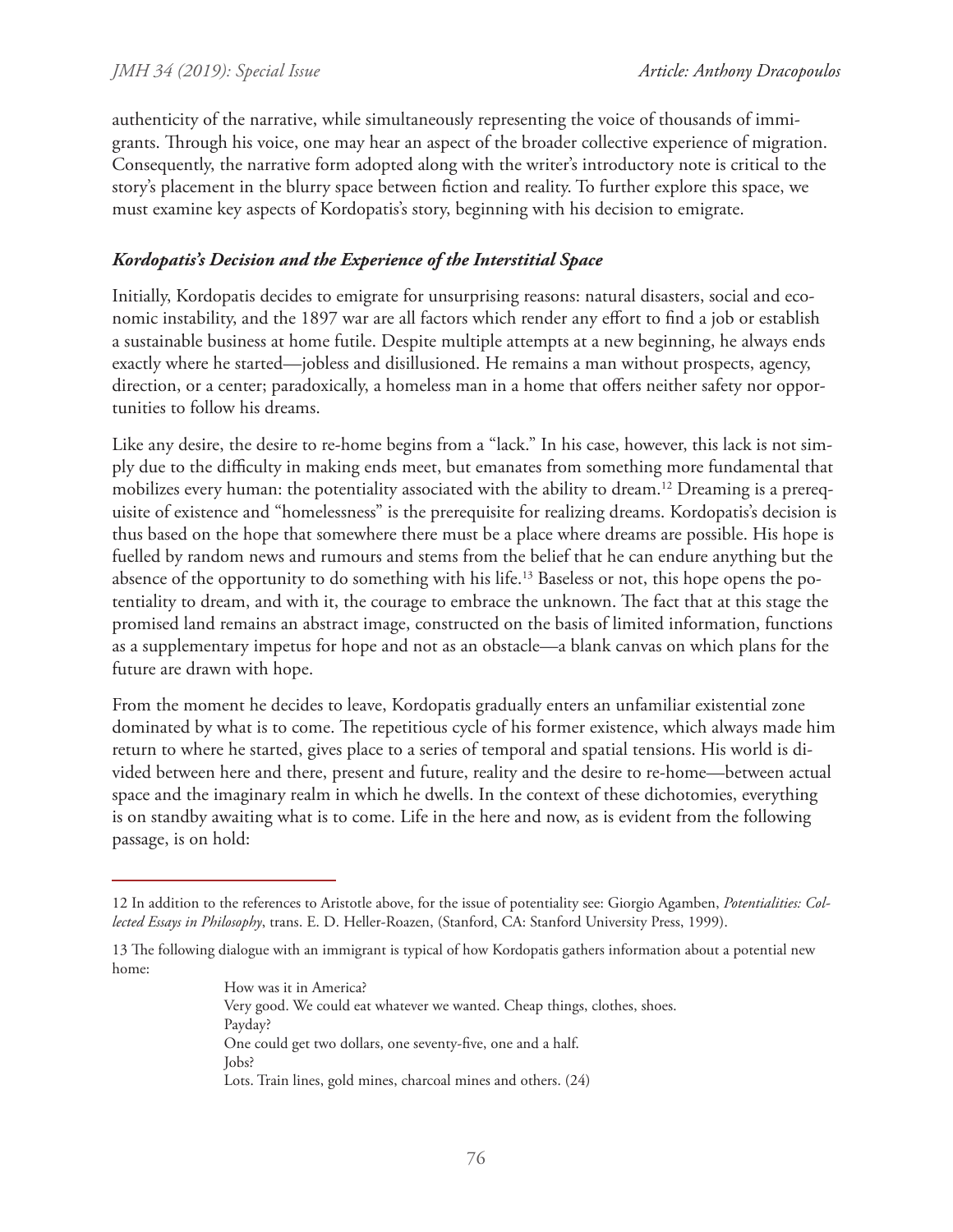Η μάνα μου με έβλεπε που είχα βάλει το κεφάλι κάτω να φύγω και στενοχωριόταν. Δεν ήθελε να ξενιτευτώ. Και τότε σκέφτηκε να με παντρέψει. Έβαλε μια αδερφή της να μου το πει. Ήταν ένα ωραίο παχουλό κορίτσι, χαρούμενο. Μου έπεσε η θειά μου από κοντά, να τα φτιάξουμε να την πάρω. Της λέω δεν γίνεται τίποτα. Το κορμί μου με παίδευε […]. δεν την άντεχα τη μοναξιά. Αλλά είχα άλλα στο νου μου. (37)

My mother could see that I was determined to leave and she was worried. And then, she thought to have me married. She asked one of her sisters to talk to me. She was a nice chubby girl, happy. My aunt pressured me to get involved with the girl, to marry her. I told her, nothing can be done. I was dogged by my body […]. I could not stand loneliness. But I had other things in my mind.

As Kordopatis starts his journey this in-between state is exacerbated. On the ship he finds himself among people from different nationalities, with different perceptions and values, cultural and religious practices, and eating habits and languages—who all share a common fate. "We were," he says, "nearly three thousand different races: Greeks, Bulgarians, Albanians, Turks, Russians, Romanians, Serbs, Austrians" (47). During the voyage he enters "contact zones" with other cultures and is continuously exposed to new traditions and ways of life.<sup>14</sup> The relatively homogeneous perspective of his previous life gives way to diverse points of view. These points of contact are distinguished by cultural and linguistic intersections, and as such constitute areas of transformation. Their traces are primarily depicted in language and communication, which also appear to function in a space in-between:

> Ιταλιάνο; μου λέει. Νο, Γκρέκο, του λέω. Μπόνο Γκρέκο. Ιταλιάνο; τον ρωτάω. Γιες, μου λέει. Μπόνο Ιταλιάνο, του λέω κι εγώ. Τον ρωτάω ύστερα, γκρικ σάλα, δωμάτιο ύπνου. Έκλαιγαν τα μάτια μου. Δεν μπορήγαμε να συνεννοηθούμε. (59)

Italiano? He tells me. No, Greco, I tell him. Bono Greco. Italiano? I ask him. Yes, he tells me. Bono Italiano, I tell him too. Then, I ask him, Greek place, room for the night? I shed tears. We couldn't understand each other.

Something similar happens with his identity. Forced to play hide-and-seek with the authorities to avoid deportation, he continually adopts different aliases and identities, leaving his real self on the sidelines. In the end, he almost becomes a doppelganger of the identity he wants to acquire:

<sup>14</sup> Mary Louise Pratt, "Arts of the Contact Zones," *Profession* (1991): 33–40.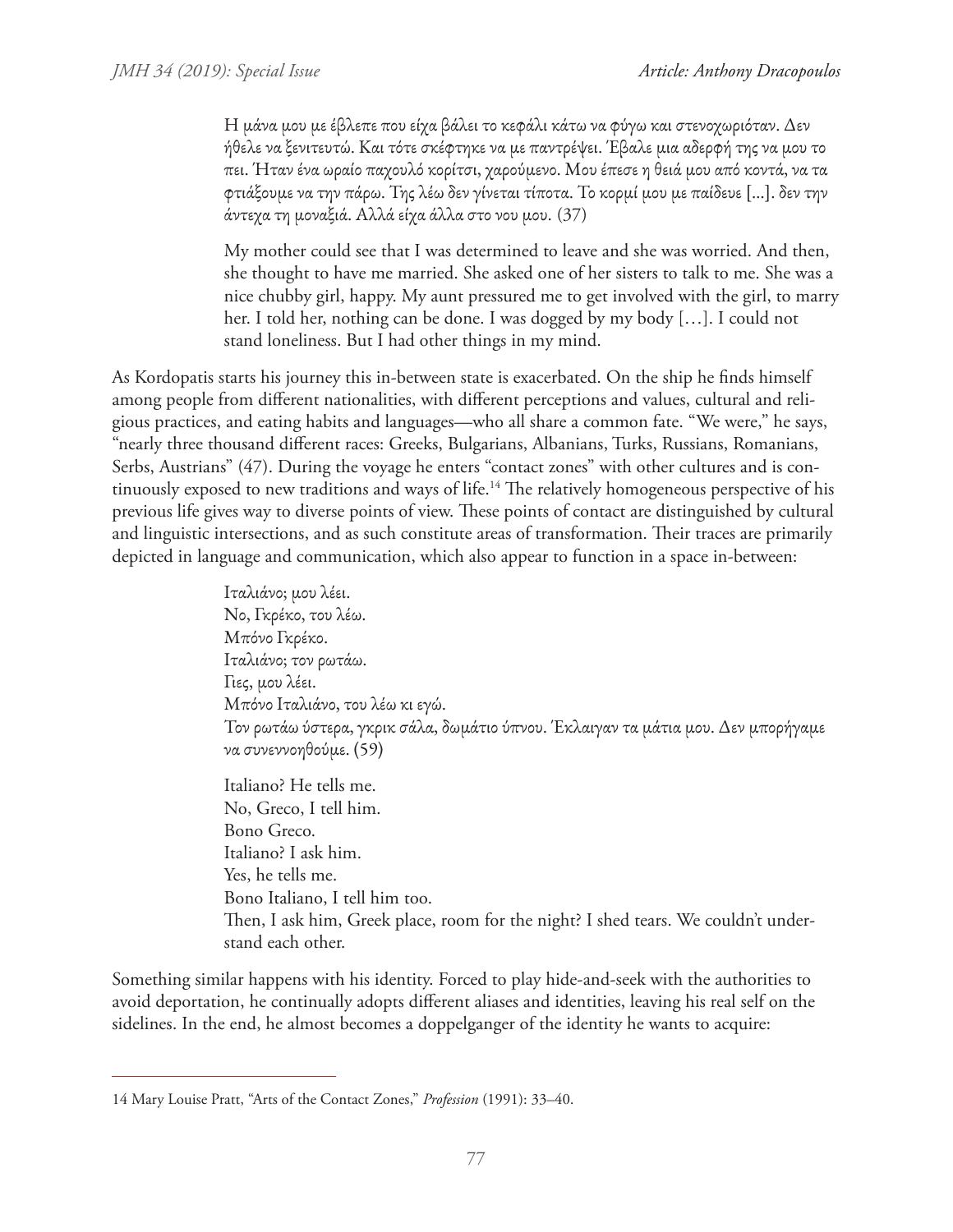Πήγαμε στο εργοστάσιο κι έγραψαν τα ονόματά μας. Εγώ έβαλα Τομ Κάλας, όχι Αντρέας Κορδοπάτης, γιατί με κυνηγούσαν οι κλητήρες, να χάσουν τα αχνάρια μου. Άλλαξα ονόματα και επίθετα πολλά. (93-94)

We went to the factory and gave our names. I put down Tom Callas, not Andreas Kordopatis, so the agents could lose track of me. I changed names and surnames a lot.

Perhaps nothing reveals the in-between space occupied by Kordopatis during his stay in America more than his experience of space. As an illegal immigrant who tries to avoid the authorities, he has no choice but to be constantly on the move. Considering that he relocates eighteen times in a period of two-and-a-half years, space for Kordopatis has meaning only as arrival and departure. His spatial orientation no longer has anything to do with the allure of a specific geographical location, but only with the security it can offer. Cities exist as transit points. They are simply points on a map leading from one transient refuge to another. The most prominent example of this homelessness is when a train—the ultimate in-between space—becomes his home. He lives, eats and sleeps on the move, in a space which is the antithesis of the stability and safety evoked by the concept of home:

> Μέναμε σε βαγόνια επίτηδες για εργάτες. Μαγειρεύαμε μέσα, κοιμόμασταν τo βράδυ κι όταν η εταιρεία είχε ανάγκη για άλλο μέρος, μας έπαιρνε και μας κουβάλαγε τη νύχτα. Έτσι ξημερωθήκαμε και δουλέψαμε σε διάφορες πολιτείες: Σέντερ Πάρκ, Λόγγαν, Μπόζεμαν, Λίβινστιν. (89)

> We stayed in workers' wagons. We cooked and slept in them and when the company needed us to go to another place, the wagons moved us during the night. So, by the morning we would arrive and work in different cities: Center Park, Logan, Bozeman, Livingston.

Kordopatis moves from city to city and job to job like a fugitive. The paradox of this experience is that he is forced to erase any trace of himself in a place he wants to make his own. He longs for a centre to call home, but this desire forces him to keep moving. Space therefore, retains the promise of permanency, but has not yet been invested with the familiarity or memories to become place.15 In this context of continuous movement, the only seemingly stable points are with relatives or people from his place of origin. With them, space becomes less hostile and alienating, not simply because of their common origin and the implicit expectation of understanding, but primarily because of their common language. Without them, Kordopatis inhabits a space of silence:

<sup>15</sup> Although the meaning of the concepts of space and place is varied, in broad terms, space refers to an abstract spatial location, while place refers to how individuals develop emotional, personal social and meaningful connections with a specific space. For a discussion of space and place, see: Yi-Fu Tuan, *Space and Place: The Perspective of Experience*, trans. D. Nicholson-Smith (Minneapolis: University of Minnesota Press, 1977); Henri Lefebvre, *The Production of Space* (Oxford, Cambridge, MA: Blackwell, 1991); Gaston Bachelard, *The Poetics of Space*, trans. M. J. Jolas (Boston: Beacon Press, 1969); Tim Cresswell, *Place: A Short Introduction* (Oxford: Blackwell, 2004); and J. E. Malpas, *Place and Experience: A Philosophical Topography* (New York: Cambridge University Press, 1999).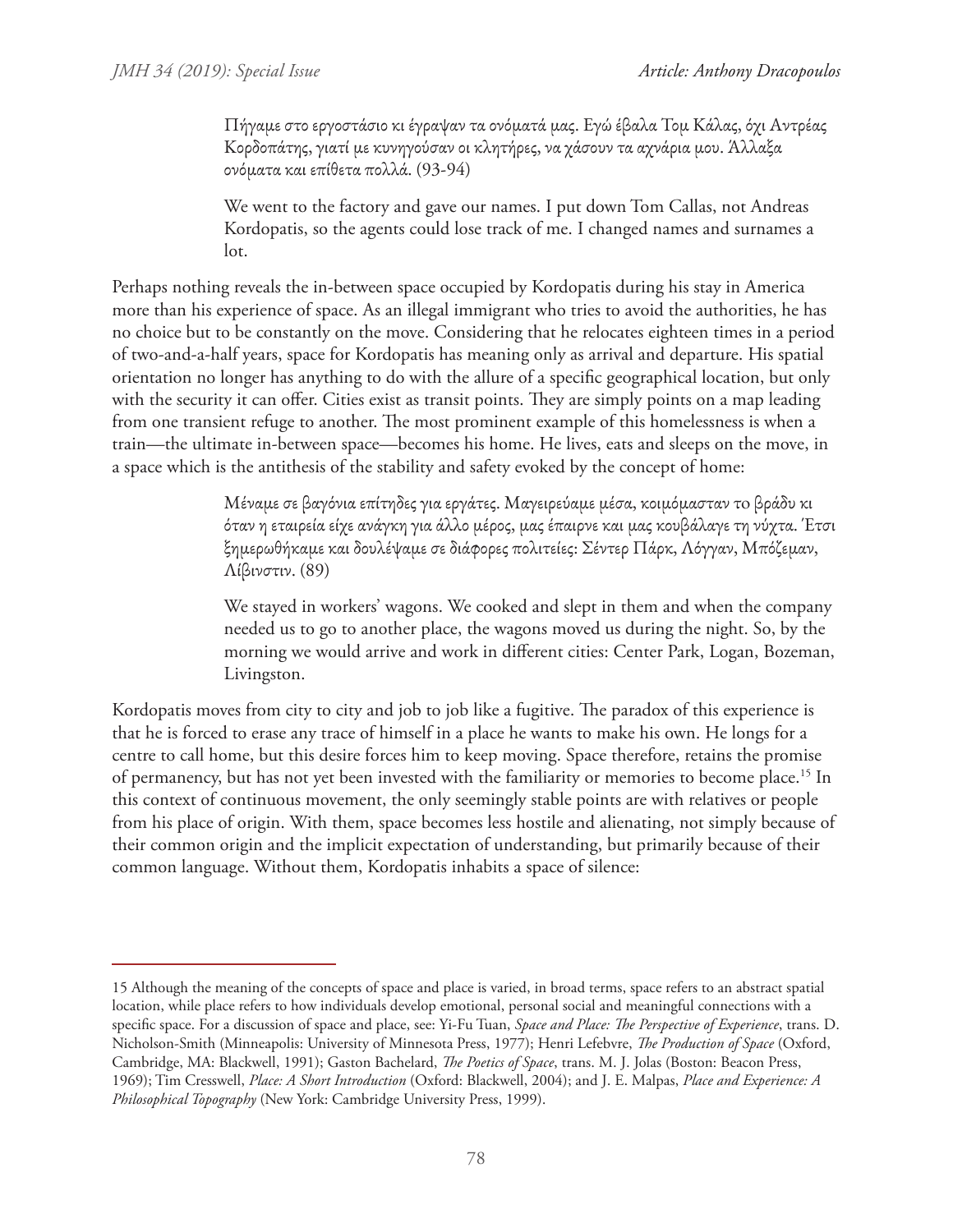Ταξίδευα τριάμισι μερόνυχτα. Χωρίς φίλους, χωρίς Έλληνες να κουβεντιάζω, μόνος μου. (74)

I was travelling for three and a half days. Without friends, without Greeks to chat with, on my own.

Another source of the "familiar" is, as can be expected, other immigrants. Despite individual and cultural differences, there is between them a tacit understanding of kinship. Together they share the experience of the in-between space and a common fate, united by the language of the common experience, even when that language is in broken or inarticulate phrases. His sense of space is therefore determined by points of safety among people with common experiences. Because of these points of intersection, space is invested with new memories and acquires a familiarity which gradually transforms it to place.

# *The Dynamics of Interstitial Space and the Search for Form*

Although Kordopatis remains homeless, having recovered the potentiality of "the dream" has given him the strength to endure any hardship and overcome any obstacle. With the restrictive conditions of his previous life behind him, he now realises that despite the enormous difficulties he faces, if he persists, he can potentially escape the cycle of continuous relocation and eventually begin a new life. His objective is to reach the three-year period which will secure permanent residency. With each passing day he is closer to this goal, and with it, to the possibility of realising his dream of a new beginning.

Analogous to Kordopatis's experience of physical space, the mental space between the desire for a new beginning and the realisation of that dream opens a dynamic field of possibilities. All obstacles and challenges can now be justified because of their temporariness. Temporariness is respite from commitment. It liberates Kordopatis from all other problems and fears, leaving him free to pursue the ultimate goal of permanent residency. Everything else is suspended. Without roots in space and with time not having found its normal flow, it is easier to leave one thing and to do another. Unwavering in his goal, he finds himself in a unique position where all setbacks have an end date. The present is a break between a past that does not let him dream and a future that exists as a promise. Adversity therefore functions as a means of revealing potential that even Kordopatis himself did not know he had.

Contrary to expectations, the absence of a permanent home not only designates "lack," it also generates a strange energy that gives rise to hope and the potential to dream. Finding oneself between departure and arrival leaves one facing an uncharted territory with the potential for exploration, new adventures and existential perspectives. On the basis of Kordopatis's story, it can be argued that the permanence of a home refers to *stasis*, while its absence points to *kinesis*. This is why the interstitial—a space between desire and fulfillment—is a dynamic field that not only fuels the promise of well-being, but keeps alive the possibility of recovering everything that one has lost, even one's own being. It demarcates an area where the promise of arrival meets the desire of "dwelling,"16 more than

<sup>16</sup> Dwelling, according to Heidegger, relates to the manner in which we exist, to our "being in the world." "The real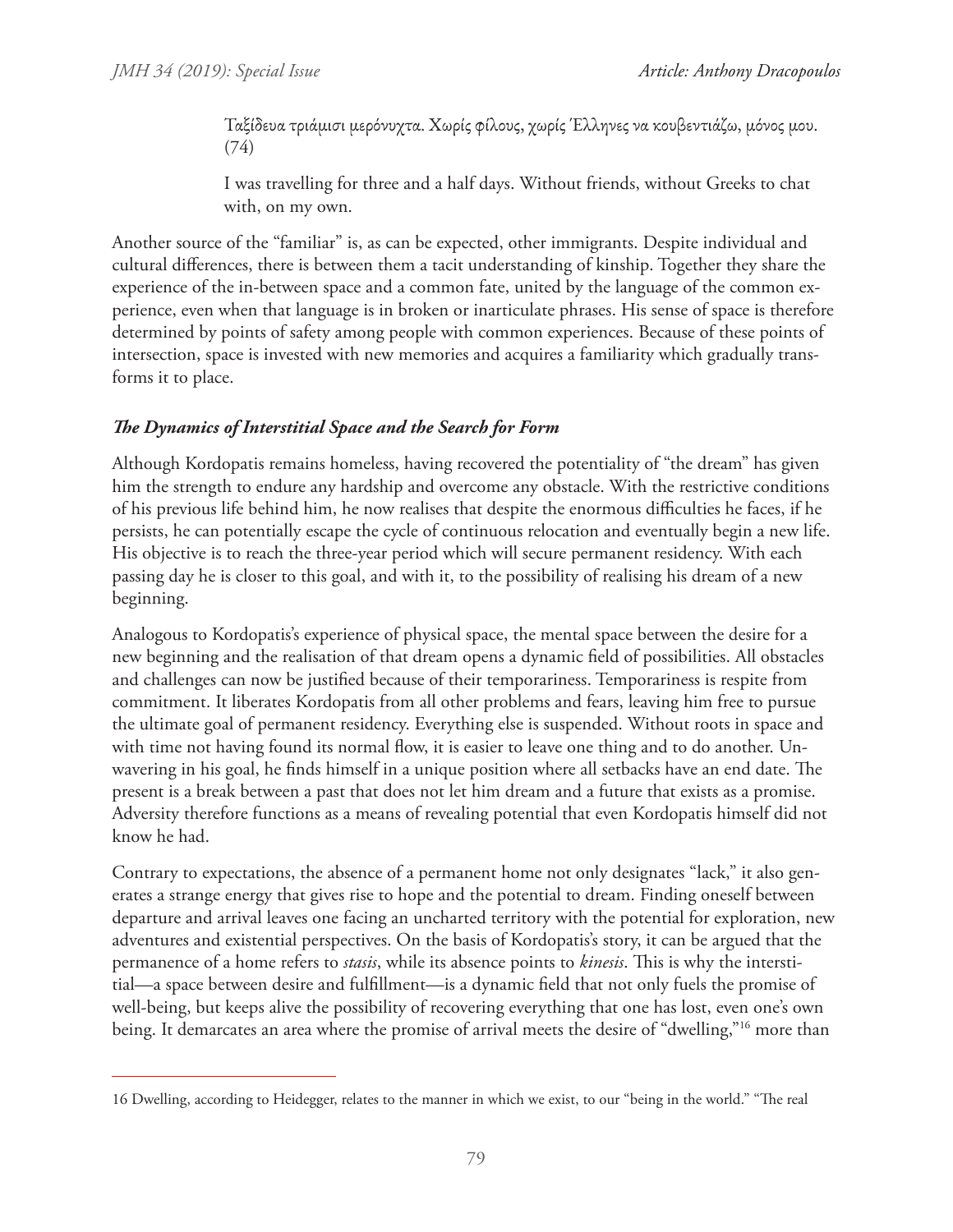it would in a permanent home. It offers an inexhaustible impetus because it constantly invites the individual to the potential of being. It is perhaps a space analogous to childhood, where anything is possible despite the limitations or boundaries evident to adults. Paradoxically, it appears that Kordopatis is at home precisely when he is in-between, since there, hope has an energy not provided by the permanence of home.

To arrive, one must first dwell in that which is neither here nor there. The interstitial is the condition of arrival. However, Kordopatis does not reach anywhere. His adventure completes a circle since he returns precisely to where he started. When he begins to feel comfortable in the new space, he reveals his real name, is betrayed, arrested and deported. His experience remains the experience of in-between, as is the experience of each migrant—though in his case, the "in-between" is not simply between two places, as is usually the case with a "typical" immigrant, but between departure and arrival, the desire to establish a new home and his inability to do so. The rather fictional end of the book confirms the significance of this interstitial space. As he travels back to his village, Kordopatis plans his next trip:

> Κατεβαίνω και πάω στο πραχτορείο Μαλούχου. Ήταν ένας νέος υπάλληλος. Του λέω: Σε έξι μήνες ειδοποίησέ με όταν έχει πλοίο. Και άφησα όνομα και σύσταση. (138)

I get off and go to Malouchou's agency. There was a new employee. I tell him: "In six months, let me know when there is a ship." And I left my name and address.

I want to propose here that the way in which Valtinos constructs the story is not accidental. He does not simply attempt to tell the story in a way that escapes the ordinary. Instead, by creating a space between personal storytelling and fiction, he chooses a form which is analogous to Kordopatis's experience. This form allows him to explore the individual's experience of specific historical circumstances and, more importantly, how the individual comprehends and brings that experience to language. It is a means of capturing the "authentic" voice of migration, and by extension, the anonymous voice of history; for if the space in between is a space that opens up new opportunities, so too does the blurry in-between space of Valtinos's narrative open up numerous options for conveying both the individual's experience and perception of specific historical events.

Concurrently, Valtinos's choice indirectly points to another condition at the core of every narrative: that of a personal experience. Kordopatis recounts his story many years after the events, and as can be expected, the story is infused by the games played by memory. As a result, reality and fiction have already been interwoven in his story, both from the gaps left by memory and filled by imagination, as well as from the significance retrospectively attributed by Kordopatis to the events he experienced.

plight of dwelling," he writes, "is indeed older than the world wars with their destruction, older also than the increase of the earth's population and the condition of the industrial workers. The real dwelling plight lies in this, that mortals ever search anew for the nature of dwelling, that *they must ever learn to dwell*. What if man's homelessness consisted in this, that man still does not even think of the *real* plight of dwelling as the plight? Yet as soon as man *gives thought* to his homelessness, it is a misery no longer. Righty considered and kept well in mind, it is the sole summons that calls mortals into their dwelling. But how else can mortals answer this summons than by trying on their part, on their own, to bring dwelling to the fullness of its nature? This they accomplish when they build out of dwelling, and think for the sake of dwelling." Martin Heidegger, "Building, Dwelling, Thinking," *Poetry, Language, Thought*, trans. A. Hofstadter (New York: Harper Perennial, 2001), 159.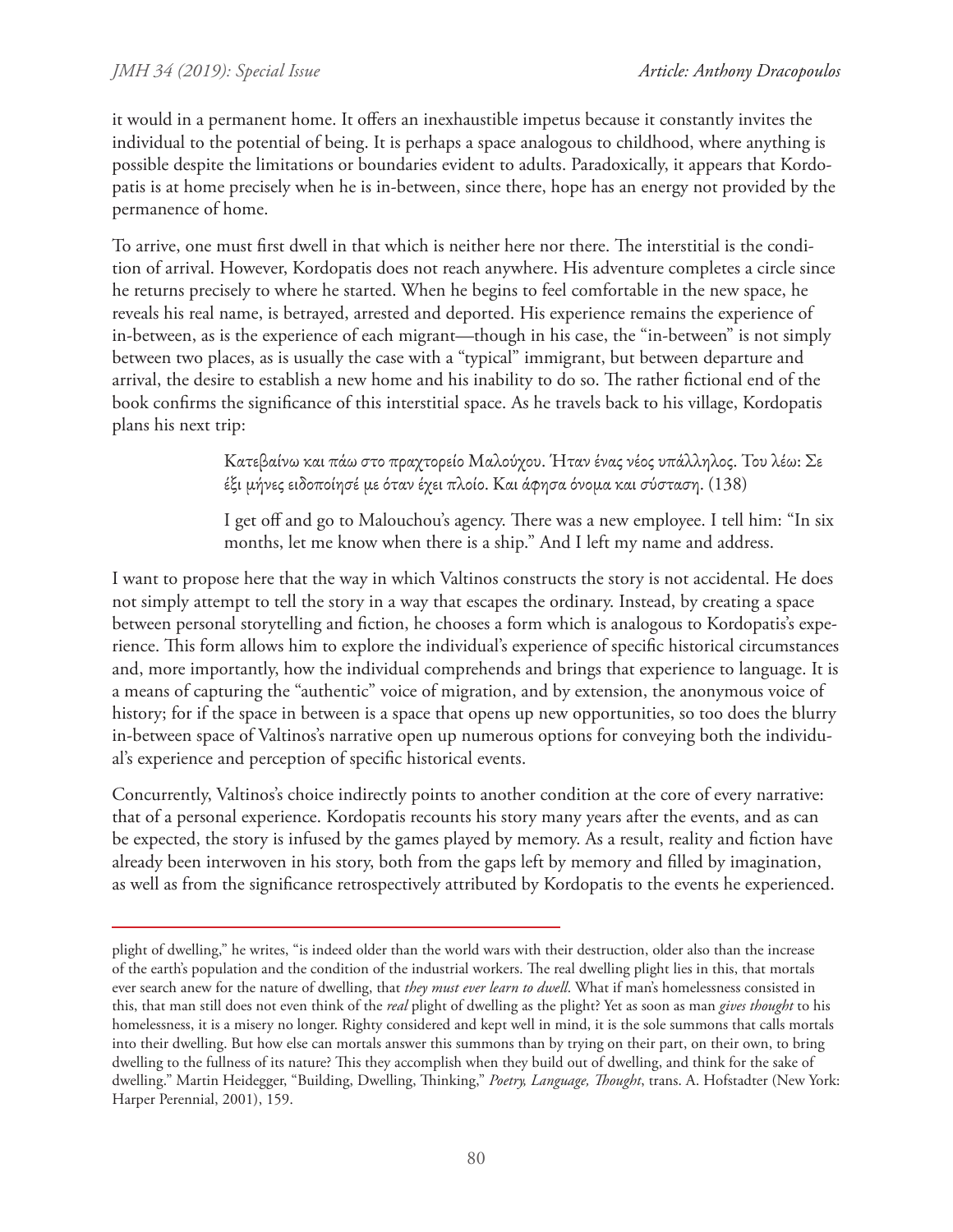The story reaches Valtinos already mediated by language and the remnants of memory. This is why, from the author's perspective, the most effective way of rendering the story is precisely as it was rendered—that is, as a story which points simultaneously to a personal testimony and a fictionalized literary piece, analogous to how Kordopatis both actually experienced the events and had them evolve in his mind.

There is no doubt that behind Kordopatis's story lies a real person and a specific historical reality. Nor can Kordopatis's recollection of his own experience be denied. However, as the fictional "investment" of any true story is a condition of human existence and directly related to the way we experience and recall a given reality; it is uncertain how much of it corresponds to reality and how much to fiction. In discussing oral histories, A. Portelli argues:

> Oral sources are *credible* but with a different credibility. The importance of oral testimony may lie not in its adherence to fact, but rather in its departure from it, as imagination, symbolism, and desire emerge. Therefore, there are no "false" oral sources. Once we have checked their factual credibility with all the established criteria of philological criticism and factual verification which are required by all types of sources anyway, the diversity of oral history consists in the fact that "wrong" statements are still psychologically "true," and that this truth may be equally as important as factually reliable accounts.<sup>17</sup>

The only possible way we can have access to these psychologically true statements about events is through an unmediated third-party narrative; that is, through the voice and perspective of the person who experienced them, even though both might be saturated by fiction. To achieve this, the author has to give the impression that he retires into the background so that the anonymous hero can attain voice, name, and presence. Such narratives manage to avoid generalizations or claims of objectivity while indirectly pointing to them. By keeping one eye on historical reality and the other on literary narrative, the text draws attention both to the way in which one talks about reality and the way in which one invests it with meaning. As Kordopatis's interstitial space holds open the possibility of the dream, so too does the interstitial space of Valtinos's narrative open up the possibility of language and writing to the experience of history, reminding the reader of the problems associated with any narrative, including those of history. The fact that the text itself claims to lie on the boundaries of literature and personal testimony may alienate the text's reception as literature. Valtinos's text becomes, analogous to the hero, the "stranger" of the conventional literary narrative in order to destabilize our expectations and to critique the clichés of successful migrant stories. Although the story may alienate the reader with its form, it captivates with the personal tone and the orality of the narrative. Readers may not feel at home in Valtinos's text, but may find the familiar in the simplicity and directness of Kordopatis's voice.

<sup>17</sup> Alessandro Portelli, *The Death of Luigi Trastulli and Other Stories: Form and Meaning in Oral History* (Albany, NY: State University of New York Press, 1991), 51.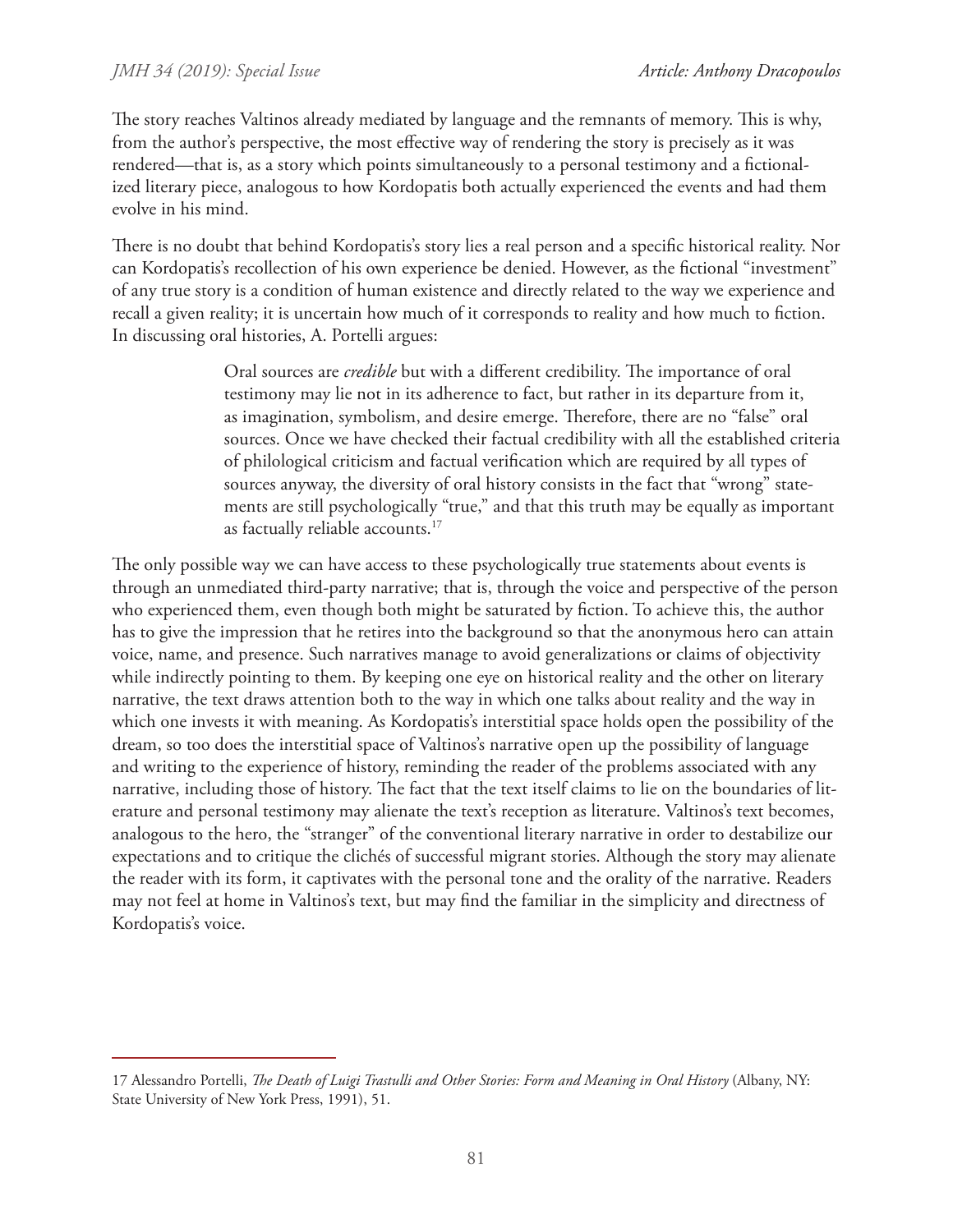### *Concluding Remarks*

The preceding discussion can shed light on the central feature of Valtinos's mature work, namely the unusual forms through which he refers to contemporary Greek history, and by extension on the broader issue of the intersection of fiction and history. If Kordopatis is at home in the interstitial space between desire and fulfilment, Valtinos seems to be at home in the space between history and fiction. For Kordopatis, this space opens up the potentiality of dreaming and claiming agency. For Valtinos, the blurry space in-between history and fiction offers him the opportunity to explore the diverse possibilities of how ordinary individuals navigate through history while it is still unfolding, how they experience and comprehend specific historical events, and how they are affected by them emotively. The reason behind his insistence on giving voice to ordinary individuals seems to emanate from the belief that all narrators, including historians or those relaying personal experiences of history, are neither independent of their own ideology nor in a position to know the entire historical circumstances to which they refer. A specific historical event, an individual's experience of it, and a narrative of that event are not one and the same thing. There is always a distance that separates them, a gap in information, a residual meaning lost or left behind when one moves from the event to experience and its linguistic representation. Valtinos's answer to this problem is to recount a story by combining micro-histories and personal narratives with strategies for placing source material centre stage, in order to enhance our understanding of how language brings historical reality to consciousness.

He maintains the emphasis on the voice of ordinary individuals throughout his mature work and develops it further in two ways: firstly, by employing personal accounts, letters and a variety of other historical documents, and secondly by broadening the perspective of the single voice narrative used in *Days of Kordopatis* with the introduction of a range of diverse voices. Considering his work in its entirety, it is tempting to suggest that it constitutes a single narrative of the history of twentieth century Greece conveyed through different voices. Like the *Days of Kordopatis*, the form chosen in each of his novels is congruent to the content and in particular to the intentions of the author as denoted in the titles of subsequent novels. Prime examples of this are *Data from the Decade of the Sixties*, which attempts to convey the spirit of the sixties on the basis of a series of letters, and the *Book of the Days of Andreas Kordopatis II. The Balkan Wars*, which deals with the period of the Balkan Wars through a series of personal accounts and testimonies.

Furthermore, his unusual forms point to suspicion and scepticism over traditional narrative forms and are therefore intended to challenge the way we relate to the past. They invite the reader to critically reflect on prevalent versions of history, on the role that the source material of history may play in the construction of a historical narrative, and therefore on the methods on which we rely to develop an understanding of historical reality. We could even argue that the more controversial the voices and personal accounts, the more critical and reflective the reader may become. The critical reception of his novels *The Descent of the Nine* and *Orthokosta*, both drawing from the civil war in Greece, is a case in point. The first was broadly considered pro left wing, with its autobiographical style capturing "the fate of a whole movement,"<sup>18</sup> while the second generated a lot of discussion among Marxist crit-

<sup>18</sup> Σπύρος Τσακνιάς, «Θανάσης Βαλτινός: Η κάθοδος των εννιά», in Θεοδόσης Πυλαρινός, *Για τον Βαλτινό. Κριτικά Κείμενα*, (Λευκωσία: Αίγαιον, 2003), 78. Quoted in Δημήτρης Παϊβανάς, Βία και Αφήγηση, 74.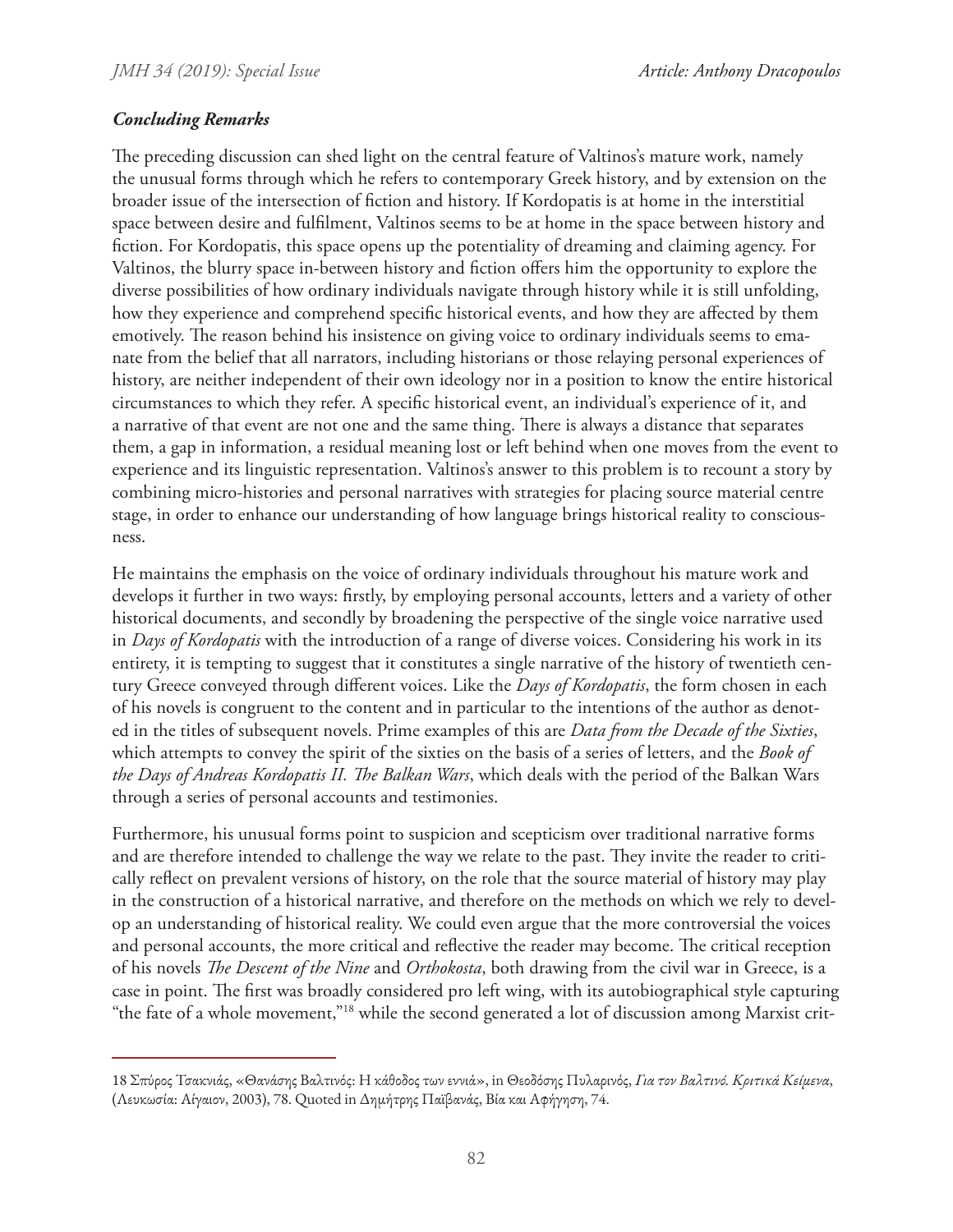ics in particular, who regarded it as a defence of the collaborationist military groups known as "Security Battalions" and consequently criticized the author for his reactionary politics.19 Such readings, though, seem to miss the point with Valtinos's interplay between history and fiction. There is no contradiction or shift in the author's political outlook. Contrary to that, his approach seems consistent throughout his writing career. The reader, consequently, should not seek to find in Valtinos's novels support for either left or right-wing politics, but instead, the author's consistent approach to giving voice to anonymity. The political dimension of his work which draws on the civil war does not relate to taking sides or adopting a simplistic morality of good versus evil, but precisely to the fact that he concentrates on what the language of individuals reveals about their understanding and experience of history.

By blurring the boundaries between history and literature, Valtinos thus insists that literature has its own way of dealing with the past. The literary can shed light on history, not by attempting to restore historical truth, but by exploring how individuals experience history while history is still unfolding, regardless of whether their understanding of the specific historical conditions and circumstances they negotiate is systematic, comprehensive, accurate, or naïve. It can thus assist us not only in understanding that which may have happened, but in learning about what history potentially forgets or neglects. Literature may not be able to restore historical truth, but by questioning issues of representation and established notions of historical narratives, it can problematize what is viewed as truth and therefore enhance our understanding of the past and the interplay between literature and history, fiction and reality, and the potential and the real.

<sup>19</sup> Δημήτρης Παϊβανάς, *Βία και Αφήγηση*, 179-184.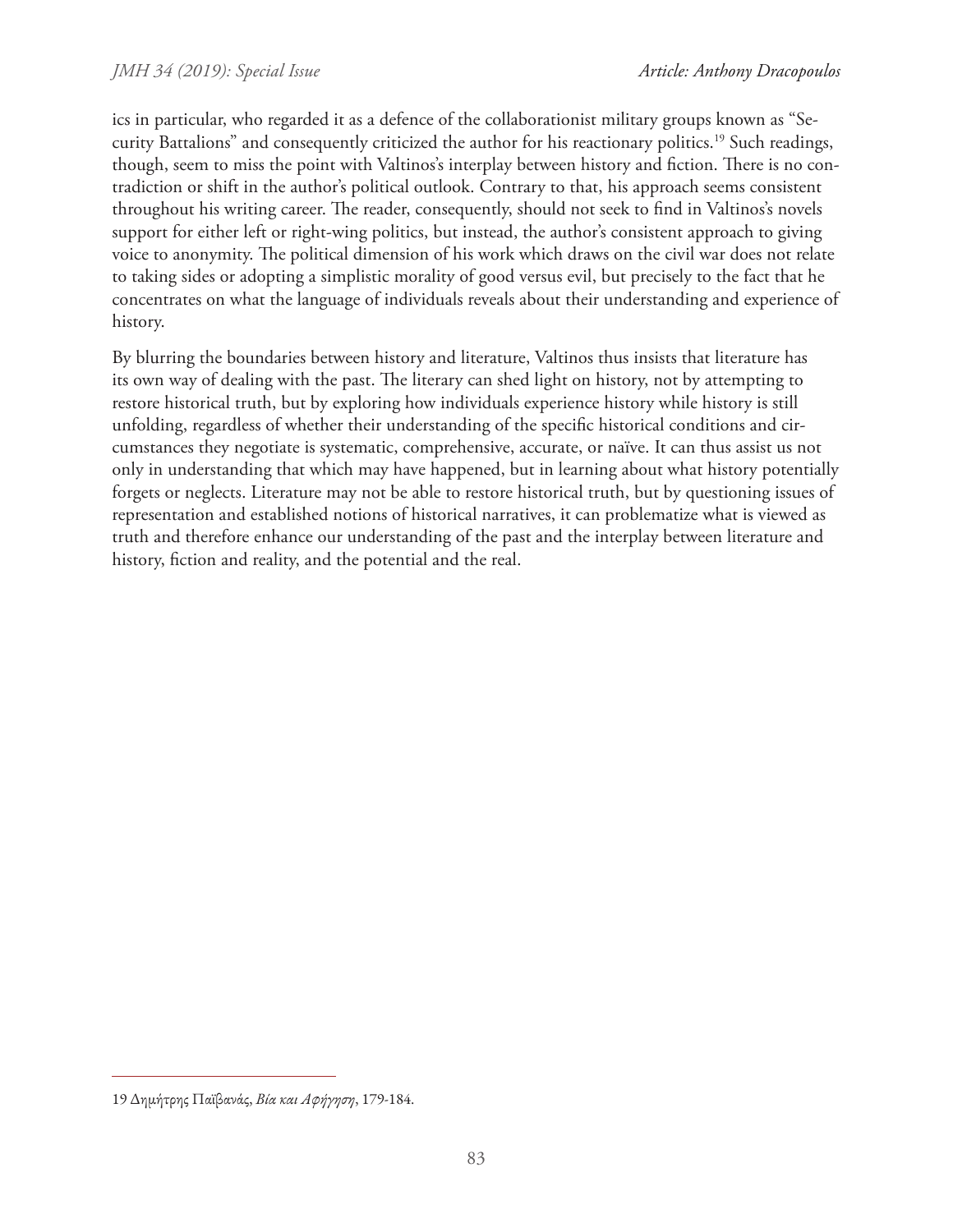#### *Bibliography*

- Agamben, Giorgio. *Potentialities: Collected Essays in Philosophy*. Translated and edited by D. Heller-Roazen. Stanford: Stanford University Press, 1999.
- Aristotle. *The Poetics of Aristotle*. Translated and edited by S. H. Butcher. London: MacMillan, 1902.
- Bachelard, Gaston. *The Poetics of Space*. Translated by M. J. Jolas. Boston: Beacon Press, 1969.
- Burke, Peter. *What Is Cultural History?* Cambridge, UK: Polity Press, 2004.
- Byatt, A. S. *On Histories and Stories: Selected Essays*. London: Chatto and Windus, 2000.
- Green, Anna. *Cultural History*. Basingstoke: Palgrave Macmillan, 2008.
- Cresswell, Tim. *Place: A Short Introduction*. Oxford: Blackwell, 2004.
- Heidegger, Martin. "Building, Dwelling, Thinking." In *Poetry, Language, Thought*, translated by A. Hofstadter, 141-159. New York: Harper Perennial, 2001.
- Hutcheon, Linda. *A Poetics of Postmodernism: History, Theory, Fiction*. New York & London: Routledge, 1988.
	- ———. *The Politics of Postmodernism*. New York: Routledge, 1989.
- Jameson, Fredric. *Postmodernism, or the Cultural Logic of Late Capitalism*. New York: Verso, 1991.
- Kleftogianni, Ioanna. «Η Ιστορία Ενός Σύγχρονου Οδυσσέα». *Ελευθεροτυπία*, 5 Νοεμ. 2011.
- Kristeva, Julia. *Strangers to Ourselves*. NY: Columbia Uni Press, 1991.
- Lefebvre, Henri. *The Production of Space*. Translated by D. Nicholson-Smith, Oxford: Blackwell, 1991.
- Lyotard, Jean-Francois. *The Postmodern Condition: A Report on Knowledge*. Manchester: Manchester University Press, 1987.
- Malpas, J. E. *Place and Experience: A Philosophical Topography*. New York: Cambridge University Press, 1999.
- Meretoja, Hanna. "Fiction, History and the Possible: Jonathan Littell's Les Bienveillantes." *Orbis Literarum* 71, no. 5 (2016): 371-404.
- "Μια συνομιλία με τον Σάββα Παύλου." *Ακτή* 6 (1991): 169-182.
- Païvanas, Dimitris. *Βία και Αφήγηση. Ιστορία, Ιδεολογία και Εθνικός Πολιτισμός στην Πεζογραφία του Θανάση Βαλτινού*. Αθήνα: Βιβλιοπωλείον της Εστίας, 2012.
- ———. «Η Πεζογραφία του Θανάση Βαλτινού, ο Μεταμοντερνισμός και το Ιστοριογραφικό Πρόβλημα». *Επιστήμη και Κοινωνία* 12 (2004): 297-334.